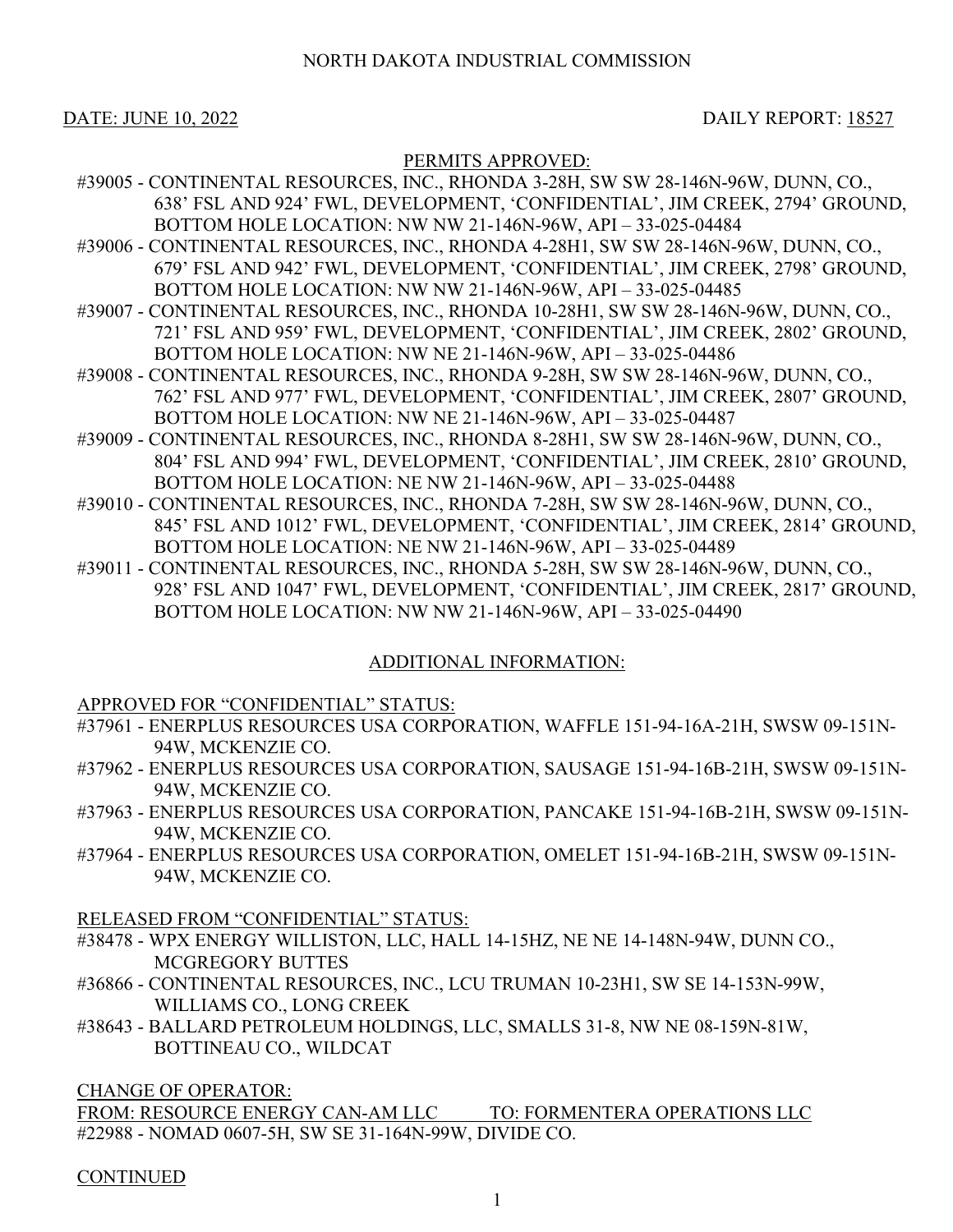#24590 - HAGBERG 2-1N-163-101, LOT 2 01-163N-101W, DIVIDE CO. #27128 - HAUGEN 15-12-163-103, SW SE 12-163N-103W, DIVIDE CO. #15761 - 20406 JV-P MORAINE 211 1-H, NW NE 02-161N-98W, DIVIDE CO #15905 - POINTS 02-11 MBH (02-163-97), SE SW 02-163N-97W, DIVIDE CO #16124 - STROM 25-36-163-99H, SE SE 25-163N-99W, DIVIDE CO #16549 - HANSON 30-163-98H, 30-163N-98W, DIVIDE CO #16560 - HANISCH 28-163-98H H ST, SW SW 28-163N-98W, DIVIDE CO #16562 - HAUGLAND 31-163-98H, NW NW 31-163N-98W, DIVIDE CO #16568 - HOLM 33-163-98H, SE SE 33-163N-98W, DIVIDE CO #16748 - SPARKS 4-162-98H, 04-162N-98W, DIVIDE CO #16787 - SANDBERG 36-163-98H, NW NW 36-163N-98W, DIVIDE CO #16790 - UNHJEM 5-162-98H, 05-162N-98W, DIVIDE CO #17183 - LYSTAD 26-163-99H, SE SE 26-163N-99W, DIVIDE CO #17226 - LOKKEN 35-163-99H, NE NE 35-163N-99W, DIVIDE CO #17396 - SPARKS 8-162-98H, NW NW 08-162N-98W, DIVIDE CO #17691 - ANDERSON 10-162-98H, NW NW 10-162N-98W, DIVIDE CO #17692 - MOE 9-162-98H, NW NW 09-162N-98W, DIVIDE CO #18255 - VASSEN 27-163-99H, SE SE 27-163N-99W, DIVIDE CO #18421 - SPARKS 8-162-98-2H, NW NW 08-162N-98W, DIVIDE CO #18429 - NESS 29-32-163-98H, N2 NW 29-163N-98W, DIVIDE CO #18895 - ALMOS FARMS 1-12-162-99HOR, C NE 01-162N-99W, DIVIDE CO #19149 - HANSON 17-20-163-98H, 17-163N-98W, DIVIDE CO #19334 - MALIBU 26-35-163-98H, NW NE 26-163N-98W, DIVIDE CO #19335 - IMPALA 23-14-163-98H, NW NE 26-163N-98W, DIVIDE CO #19524 - DENALI 13-24-163-98H, NW NE 13-163N-98W, DIVIDE CO #19525 - YUKON 12-1-163-98H, NW NE 13-163N-98W, DIVIDE CO #19530 - NOVA 4-9-163-98H, NW NE 04-163N-98W, DIVIDE CO #19595 - BARRACUDA 27-34-163-98H, NW NE 27-163N-98W, DIVIDE CO #19596 - TORINO 22-15-163-98H, NW NE 27-163N-98W, DIVIDE CO #19744 - BLAZER 2-11-163-98H, NW NE 02-163N-98W, DIVIDE CO #19965 - BONNEVILLE 36-25-163-100H, SE SW 36-163N-100W, DIVIDE CO #20231 - RANCHERO 18-19-163-98H, NW NE 18-163N-98W, DIVIDE CO #20232 - MUSTANG 7-6-163-98H, NW NE 18-163N-98W, DIVIDE CO #20340 - BEL AIR 14-23-163-99H, NW NE 14-163N-99W, DIVIDE CO #20341 - LE MANS 11-2-163-99H, NW NE 14-163N-99W, DIVIDE CO #20569 - GERALYN MARIE 34-163-99H 1DQ, NW NW 34-163N-99W, DIVIDE CO #20646 - SKYLINE 4-9-163-99H, LOT 2 04-163N-99W, DIVIDE CO #20735 - LANCASTER 2-11-162N-102W, NW NE 02-162N-102W, DIVIDE CO #20802 - CHARGER 7-6-162-98H, NW NE 18-162N-98W, DIVIDE CO #20837 - THOMTE 8-5-163-99H, SW SE 08-163N-99W, DIVIDE CO #20869 - REGAL 12-1-162-98H, SW SE 12-162N-98W, DIVIDE CO #20870 - MARAUDER 13-24-162-98H, SW SE 12-162N-98W, DIVIDE CO #21107 - DORADO 14-23-162-98H, SE SW 11-162N-98W, DIVIDE CO #21108 - LIDO 11-2-162-98H, SE SW 11-162N-98W, DIVIDE CO #21136 - STARLING 11-02-163-96 MBH (02-11-163-96), SW SE 11-163N-96W, DIVIDE CO #21137 - PHEASANT 14-23-163-96 TFH, SW SE 11-163N-96W, DIVIDE CO #21162 - RIDGEWAY 25-36-163N-101W, NE NW 25-163N-101W, DIVIDE CO #21220 - COUGAR 26-35-163-97 TFH, NW NE 26-163N-97W, DIVIDE CO #21236 - JURASIN 32-29-163N-100W, NW NE 05-162N-100W, DIVIDE CO #21352 - MONTCLAIR 1-12-163-99H, LOT 3 01-163N-99W, DIVIDE CO #21353 - TITAN 36-25-164-99H, LOT 3 01-163N-99W, DIVIDE CO #21363 - BISCAYNE 0310-04TFH, LOT 2 03-163N-99W, DIVIDE CO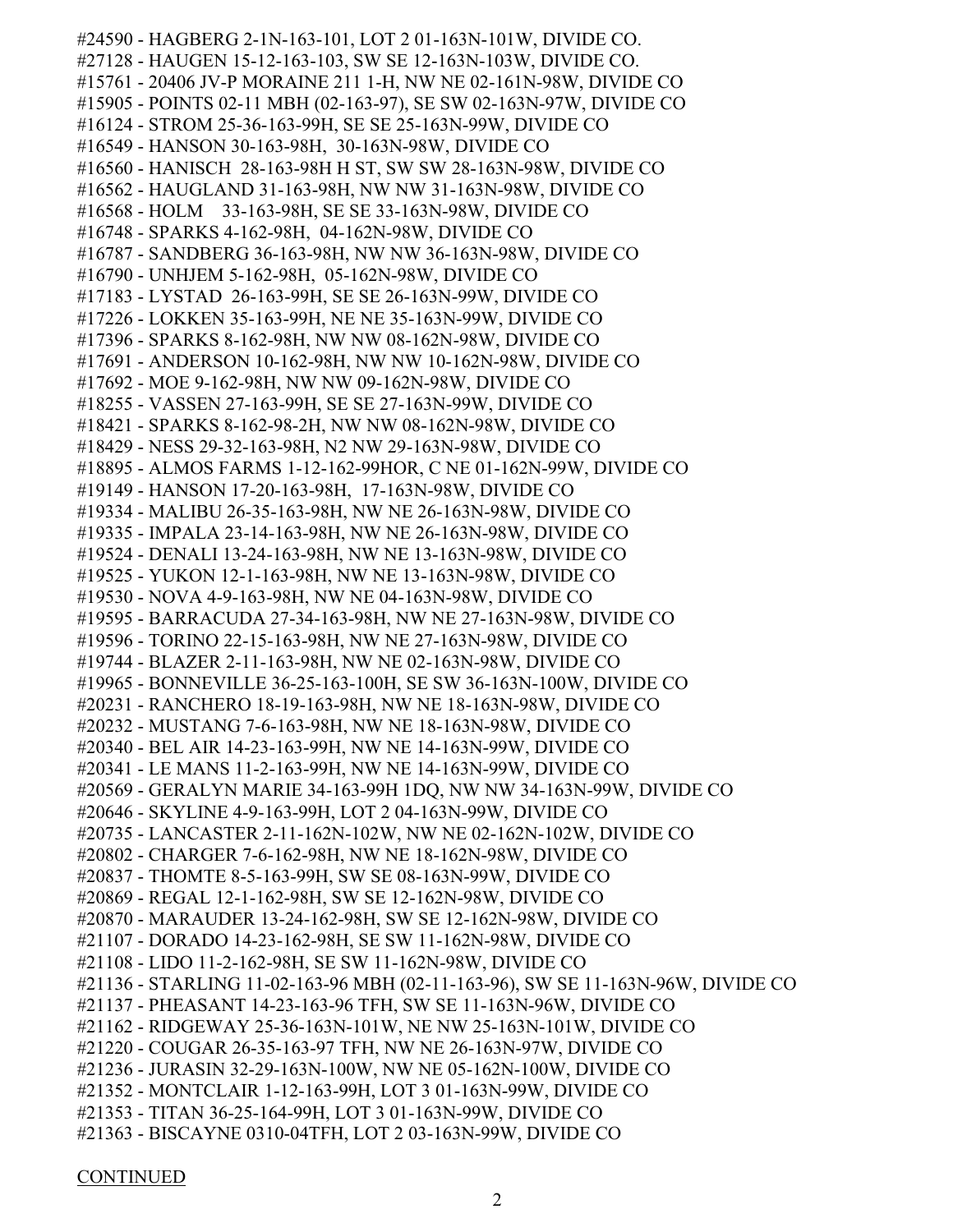#21444 - CAMINO 5-8-163-98H, LOT 2 05-163N-98W, DIVIDE CO #21579 - NOMAD 6-7-163-99H, LOT 2 06-163N-99W, DIVIDE CO #21735 - CHRISTIANSON 15-12-163-101, SW SE 12-163N-101W, DIVIDE CO #21871 - CODY 15-11-163-101, SW SE 11-163N-101W, DIVIDE CO #21910 - LOKKEN 1-12-161-98H 1BP, LOT 2 01-161N-98W, DIVIDE CO #21911 - LOKKEN 36-25-162-98H 1XB, NW NE 01-161N-98W, DIVIDE CO #22385 - ELGAARD 32-31-164N-100W, NW SW 33-164N-100W, DIVIDE CO #22474 - COPLAN 1-3-163-101, LOT 1 03-163N-101W, DIVIDE CO #22483 - CORONET 2413-4TFH, NE NW 25-163N-99W, DIVIDE CO #22496 - ALDAG 2-35-36-164N-100W, NW SW 35-164N-100W, DIVIDE CO #22497 - FAIRHOLM 2-34-33-164N-100W, NW SW 35-164N-100W, DIVIDE CO #22699 - MONA JOHNSON 1-3N-163-101, NE NE 03-163N-101W, DIVIDE CO #22732 - FAIRHOLM 33-34-164N-100W, NW SW 33-164N-100W, DIVIDE CO #22744 - M. JOHNSON 35-26-162-98H 1PB, SW SE 35-162N-98W, DIVIDE CO #22781 - MARJORIE 6-7-161-97H 1XP, SW SE 31-162N-97W, DIVIDE CO #22782 - MARJORIE 31-30-162-97H 1PB, SW SE 31-162N-97W, DIVIDE CO #22809 - BAJA 1522-04TFH, NW NE 15-163N-99W, DIVIDE CO #22960 - ANTON 3-4-163-101, LOT 3 04-163N-101W, DIVIDE CO #22961 - ELIZABETH 3-4N-163-101, LOT 3 04-163N-101W, DIVIDE CO #22989 - BORDER FARMS 3130-6TFH, SW SE 31-164N-99W, DIVIDE CO #22990 - NOMAD 0607-6TFH, SW SE 31-164N-99W, DIVIDE CO #23156 - BAJA 1522-5H, NW NE 15-163N-99W, DIVIDE CO #23164 - CORONET 2413-3H, NE NW 25-163N-99W, DIVIDE CO #23238 - BORDER FARMS 3130-2TFH, LOT 3 06-163N-99W, DIVIDE CO #23321 - ALDAG 36-35-164N-100W, NE SE 36-164N-100W, DIVIDE CO #23355 - PACER 3427-02 MBH (27-34-164-99), LOT 4 03-163N-99W, DIVIDE CO #23411 - BORDER FARMS 3130-1H, LOT 3 06-163N-99W, DIVIDE CO #23465 - HAAGENSON 3-2-163-101, NE NW 02-163N-101W, DIVIDE CO #23466 - SILAS 3-2N-163-101, NE NW 02-163N-101W, DIVIDE CO #23504 - MEGAN 14-12-163-101, SE SW 12-163N-101W, DIVIDE CO #23508 - NOMAD 0607-1H, LOT 4 06-163N-99W, DIVIDE CO #23509 - NOMAD 0607-2TFH, LOT 4 06-163N-99W, DIVIDE CO #23588 - THOMTE 0508-2TFH, SE SW 32-164N-99W, DIVIDE CO #23589 - BAKKE 3229-2TFH, SE SW 32-164N-99W, DIVIDE CO #23590 - THOMTE 0508-3H, SE SW 32-164N-99W, DIVIDE CO #23591 - BAKKE 3229-3H, SE SW 32-164N-99W, DIVIDE CO #23717 - KAREN BAILARD 3625-1TFH, LOT 4 01-163N-99W, DIVIDE CO #23718 - WILLIAM BAILARD 0112-1TFH, LOT 4 01-163N-99W, DIVIDE CO #23719 - TITAN 3625-2TFH, LOT 4 01-163N-99W, DIVIDE CO #23720 - MONTCLAIR 0112-2TFH, LOT 4 01-163N-99W, DIVIDE CO #23808 - VIOLET 3-3-163-101, LOT 3 03-163N-101W, DIVIDE CO #23816 - TERRI LYNN 3-3N-163-101, LOT 3 03-163N-101W, DIVIDE CO #23827 - CHRISTIANSON BROTHERS 15-33-164-101, SW SE 33-164N-101W, DIVIDE CO #23828 - MUZZY 15-33S-164-101, SW SE 33-164N-101W, DIVIDE CO #23829 - THOMTE 0508-6TFH, SE SE 32-164N-99W, DIVIDE CO #23830 - BAKKE 3229-6TFH, SE SE 32-164N-99W, DIVIDE CO #23872 - ALMOS FARMS 0112-4TFH, LOT 3 01-162N-99W, DIVIDE CO #23874 - ALMOS FARMS 0112-3TFH, LOT 3 01-162N-99W, DIVIDE CO #23911 - LEO 32-29-162-97H 1NC, SE SW 32-162N-97W, DIVIDE CO #23915 - ALMOS FARMS 0112-1TFH, LOT 4 01-162N-99W, DIVIDE CO #23916 - ALMOS FARMS 0112-2TFH, LOT 4 01-162N-99W, DIVIDE CO #23920 - BORDER FARMS 3130-4TFH, LOT 3 06-163N-99W, DIVIDE CO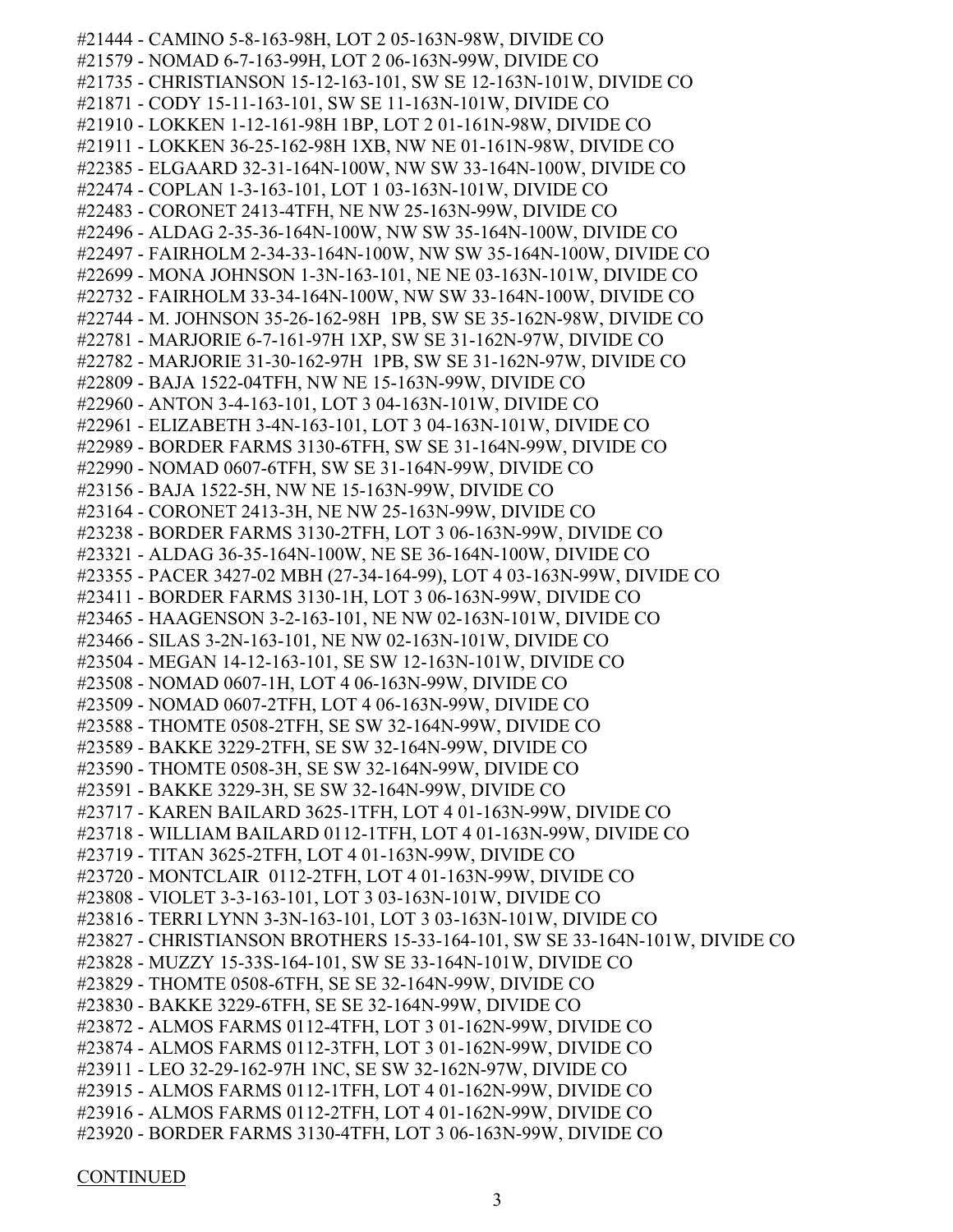#23921 - BORDER FARMS 3130-5TFH, LOT 3 06-163N-99W, DIVIDE CO #24029 - EBRECK 33-28-162-97H 1NC, SE SW 33-162N-97W, DIVIDE CO #24069 - STANLEY 8-1E-163-102, SE NE 01-163N-102W, DIVIDE CO #24101 - BAKKE 3229-5MBH, LOT 2 05-163N-99W, DIVIDE CO #24102 - GJOVIG 0508-5MBH, LOT 2 05-163N-99W, DIVIDE CO #24103 - BAKKE 3229-4TFH, LOT 2 05-163N-99W, DIVIDE CO #24179 - DEWITT STATE 3-16-163-101, NE NW 16-163N-101W, DIVIDE CO #24216 - LEO 5-8-161-97H 1XN, SE SW 32-162N-97W, DIVIDE CO #24266 - MONTCLAIR 0112-6TFH, LOT 2 01-163N-99W, DIVIDE CO #24267 - TITAN 3625-6TFH, LOT 2 01-163N-99W, DIVIDE CO #24268 - MONTCLAIR 0112-5TFH, LOT 2 01-163N-99W, DIVIDE CO #24269 - TITAN 3625-5TFH, LOT 2 01-163N-99W, DIVIDE CO #24353 - EBRECK 4-9-161-97H 1XN, SE SW 33-162N-97W, DIVIDE CO #24591 - MYRTLE 2-1-163-101, 01-163N-101W, DIVIDE CO #24597 - BONNEVILLE 3625-2TFH, SW SW 36-163N-100W, DIVIDE CO #24598 - BONNEVILLE 3625-3TFH, SW SW 36-163N-100W, DIVIDE CO #24601 - BONNEVILLE 3625-7TFH, SE SE 36-163N-100W, DIVIDE CO #24603 - BONNEVILLE 3625-5TFH, SE SE 36-163N-100W, DIVIDE CO #24635 - FRANCES 2-2-163-101, LOT 2 02-163N-101W, DIVIDE CO #24636 - AXEL 2-2N-163-101, LOT 2 02-163N-101W, DIVIDE CO #24691 - MARCELLA 36-25-162-98H 2XD, LOT 4 01-161N-98W, DIVIDE CO #24699 - BAJA 2215-1H, SW SW 22-163N-99W, DIVIDE CO #24700 - BAJA 2215-2H, SW SW 22-163N-99W, DIVIDE CO #24701 - BAJA 2215-3H, SW SW 22-163N-99W, DIVIDE CO #24732 - BH HZ 35-26-164-97 3S, SW SE 35-164N-97W, DIVIDE CO #24969 - KAREN 3-2N-163-101, LOT 3 02-163N-101W, DIVIDE CO #25016 - MARCELLA 1-12-161-98H 2DM, LOT 4 01-161N-98W, DIVIDE CO #25037 - LYNDA 15-32-164-101, SW SE 32-164N-101W, DIVIDE CO #25042 - ROBERTA 1-3-163-101, LOT 1 03-163N-101W, DIVIDE CO #25222 - CHARGER 0706-2TFH, LOT 4 07-162N-98W, DIVIDE CO #25223 - CHARGER 0706-1H, LOT 4 07-162N-98W, DIVIDE CO #25272 - LESTER 16-33-164-101, SE SE 33-164N-101W, DIVIDE CO #25276 - ALBERT 16-33S-164-101, SE SE 33-164N-101W, DIVIDE CO #25277 - CORONET 2413-1H, NE NW 25-163N-99W, DIVIDE CO #25281 - STROM 2536-1H, NE NW 25-163N-99W, DIVIDE CO #25282 - STROM 2536-2H, NE NW 25-163N-99W, DIVIDE CO #25373 - ELBERT STATE 16-36-164-101, SE SE 36-164N-101W, DIVIDE CO #25436 - STINGRAY 1819-1H, LOT 4 07-162N-98W, DIVIDE CO #25437 - STINGRAY 1819-2H, LOT 4 07-162N-98W, DIVIDE CO #25489 - JANICE 2-3-163-101, LOT 2 03-163N-101W, DIVIDE CO #25630 - BEL AIR 2314-2H, NW NW 26-163N-99W, DIVIDE CO #25631 - COMET 2635-2H, NW NW 26-163N-99W, DIVIDE CO #25632 - BEL AIR 2314-3H, NW NW 26-163N-99W, DIVIDE CO #25633 - COMET 2635-3H, NW NW 26-163N-99W, DIVIDE CO #25634 - BEL AIR 2314-1H, NW NW 26-163N-99W, DIVIDE CO #25635 - COMET 2635-1H, NW NW 26-163N-99W, DIVIDE CO #25637 - HARVARD STATE 16-36S-164-101, SE SE 36-164N-101W, DIVIDE CO #25810 - LAUREN 2-3N-163-101, LOT 2 03-163N-101W, DIVIDE CO #25832 - BLACKWATCH 2-2N-163-101, LOT 2 02-163N-101W, DIVIDE CO #25876 - BEL AIR 2314-5H, NE NE 26-163N-99W, DIVIDE CO #25877 - BEL AIR 2314-7H, NE NE 26-163N-99W, DIVIDE CO #25878 - COMET 2635-5H, NE NE 26-163N-99W, DIVIDE CO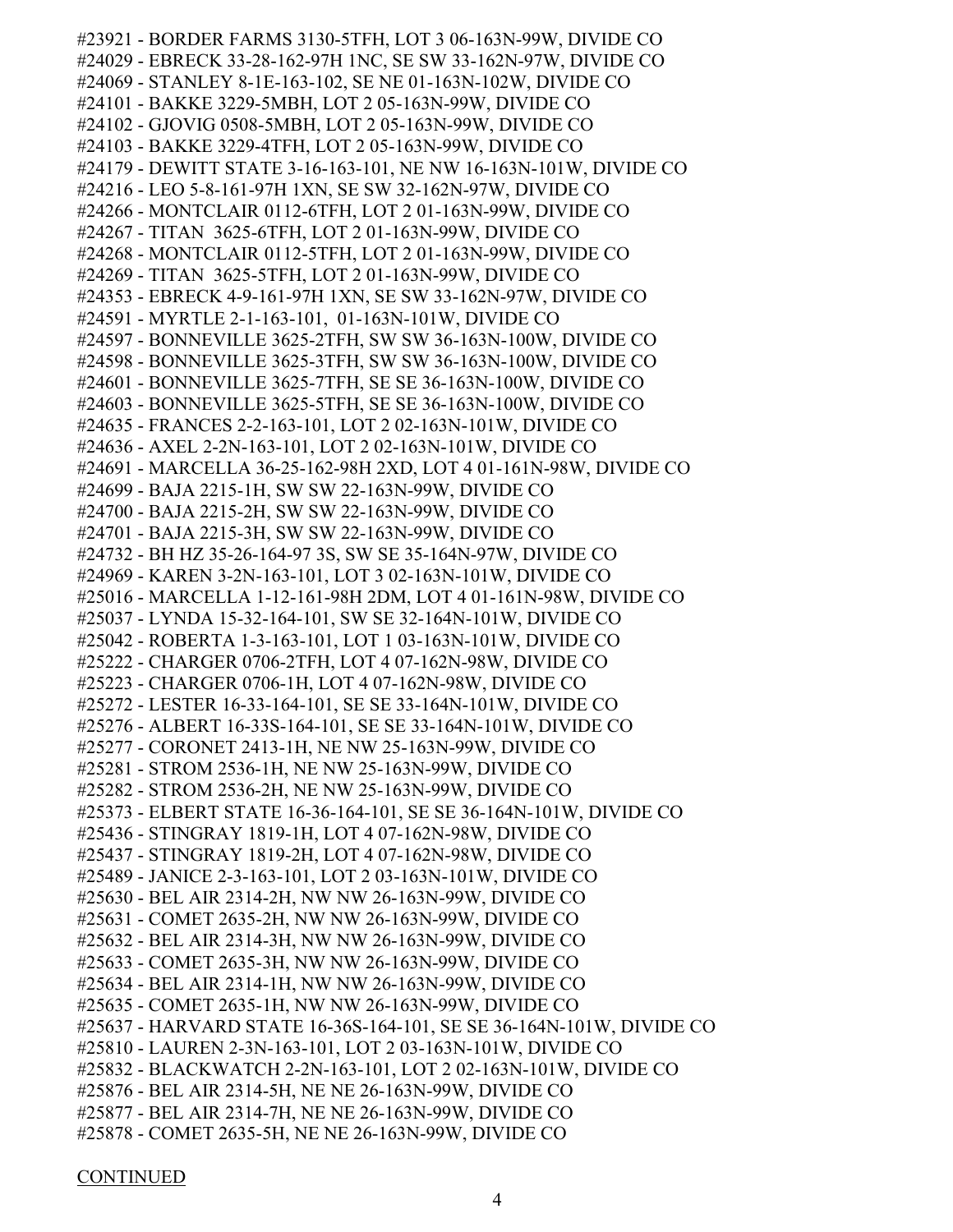#25879 - COMET 2635-7H, NE NE 26-163N-99W, DIVIDE CO #25901 - TUNDRA 3130 3TFH (30-31-164-98), SE SW 31-164N-98W, DIVIDE CO #25902 - TUNDRA 3130 4TFH (30-31-164-98), SE SW 31-164N-98W, DIVIDE CO #25954 - KENT 1-3N-163-101, LOT 1 03-163N-101W, DIVIDE CO #25978 - CURTIS 13-34-164-101, SW SW 34-164N-101W, DIVIDE CO #26050 - ALMOS FARMS 0112-5TFH, LOT 3 01-162N-99W, DIVIDE CO #26080 - BRAELYNNE 2-2N-163-101, LOT 2 02-163N-101W, DIVIDE CO #26095 - LA PLATA STATE 2-16-163-101, NW NE 16-163N-101W, DIVIDE CO #26197 - BRYCE 3-2-163-102, LOT 3 02-163N-102W, DIVIDE CO #26330 - OLAV 15-31-163-102, SW SE 31-163N-102W, DIVIDE CO #26339 - ERLING 15-33-164-102, SW SE 33-164N-102W, DIVIDE CO #26562 - UNCOMPAHGRE STATE 14-36-164-101, SE SW 36-164N-101W, DIVIDE CO #26571 - TAYLOR 16-1E-163-102, SE SE 01-163N-102W, DIVIDE CO #26574 - TANGEDAL 13-31-164-101, LOT 4 31-164N-101W, DIVIDE CO #26583 - SHELLY 3-2N-163-102, LOT 3 02-163N-102W, DIVIDE CO #26584 - ISAAC 31-06 MBH (31-163-96), NE NE 06-162N-96W, DIVIDE CO #26764 - BAJA 2215-7H, NE NE 27-163N-99W, DIVIDE CO #26915 - BEL AIR 2314-8H, NE NE 26-163N-99W, DIVIDE CO #26916 - COMET 2635-8H, NE NE 26-163N-99W, DIVIDE CO #27184 - ANNIE 15-32-164-101, SW SE 32-164N-101W, DIVIDE CO #27187 - ELLA 4-15-163-102, NW NW 15-163N-102W, DIVIDE CO #27369 - MURIELLE 16-1E-163-102, SE SE 01-163N-102W, DIVIDE CO #27373 - WARREN 4-2-163-101, LOT 4 02-163N-101W, DIVIDE CO #27425 - RICK 13-31-164-101, LOT 4 31-164N-101W, DIVIDE CO #27804 - SHORTY 4-5-163-102, LOT 4 05-163N-102W, DIVIDE CO #27904 - RICHARD 2-13N-163-101, NW NE 13-163N-101W, DIVIDE CO #27916 - GEORGE 3-1-163-102, LOT 3 01-163N-102W, DIVIDE CO #27929 - ELI 8-1E-163-102, SE NE 01-163N-102W, DIVIDE CO #27986 - MATADOR 2734-7H, NE NE 27-163N-99W, DIVIDE CO #28052 - DONALD 15-33S-164-102, SW SE 33-164N-102W, DIVIDE CO #28058 - MARAUDER 2413-3H, SW SW 24-162N-98W, DIVIDE CO #28059 - MARAUDER 2413-1H, SW SW 24-162N-98W, DIVIDE CO #28116 - JAMES 15-20-163-101, SW SE 20-163N-101W, DIVIDE CO #28117 - CRESTONE STATE 3-1N-163-102, LOT 3 01-163N-102W, DIVIDE CO #28186 - CHARGER 0706-8H, SE SE 07-162N-98W, DIVIDE CO #28188 - STINGRAY 1819-6H, SE SE 07-162N-98W, DIVIDE CO #28338 - HUFFMAN 15-34S-164-102, SW SE 34-164N-102W, DIVIDE CO #28351 - GRAYS STATE 14-36-164-101, SE SW 36-164N-101W, DIVIDE CO #28430 - IVER 3-1-163-102, LOT 3 01-163N-102W, DIVIDE CO #28572 - MASSIVE STATE 3-1N-163-102, LOT 3 01-163N-102W, DIVIDE CO #28614 - CORONET 2413-8H, LOT 1 30-163N-98W, DIVIDE CO #28615 - STROM 2536-8H, LOT 1 30-163N-98W, DIVIDE CO #28616 - RANCHERO 1918-2H, LOT 1 30-163N-98W, DIVIDE CO #28617 - BEETLE 3031-3H, LOT 1 30-163N-98W, DIVIDE CO #28644 - BERVIK 2-18-163-102, NW NE 18-163N-102W, DIVIDE CO #28718 - LINCOLN STATE 15-36-164-102, SW SE 36-164N-102W, DIVIDE CO #28821 - SKJERMO 2-14-163-102, NW NE 14-163N-102W, DIVIDE CO #28850 - SHELLEY LYNN 4-4N-163-101, LOT 4 04-163N-101W, DIVIDE CO #28851 - BYRON 4-4-163-101, LOT 4 04-163N-101W, DIVIDE CO #28949 - NESS 3229-6H, LOT 1 05-162N-98W, DIVIDE CO #28950 - NESS 3229-4H, LOT 1 05-162N-98W, DIVIDE CO #29014 - RANCHERO 1819-6H, NE NE 18-163N-98W, DIVIDE CO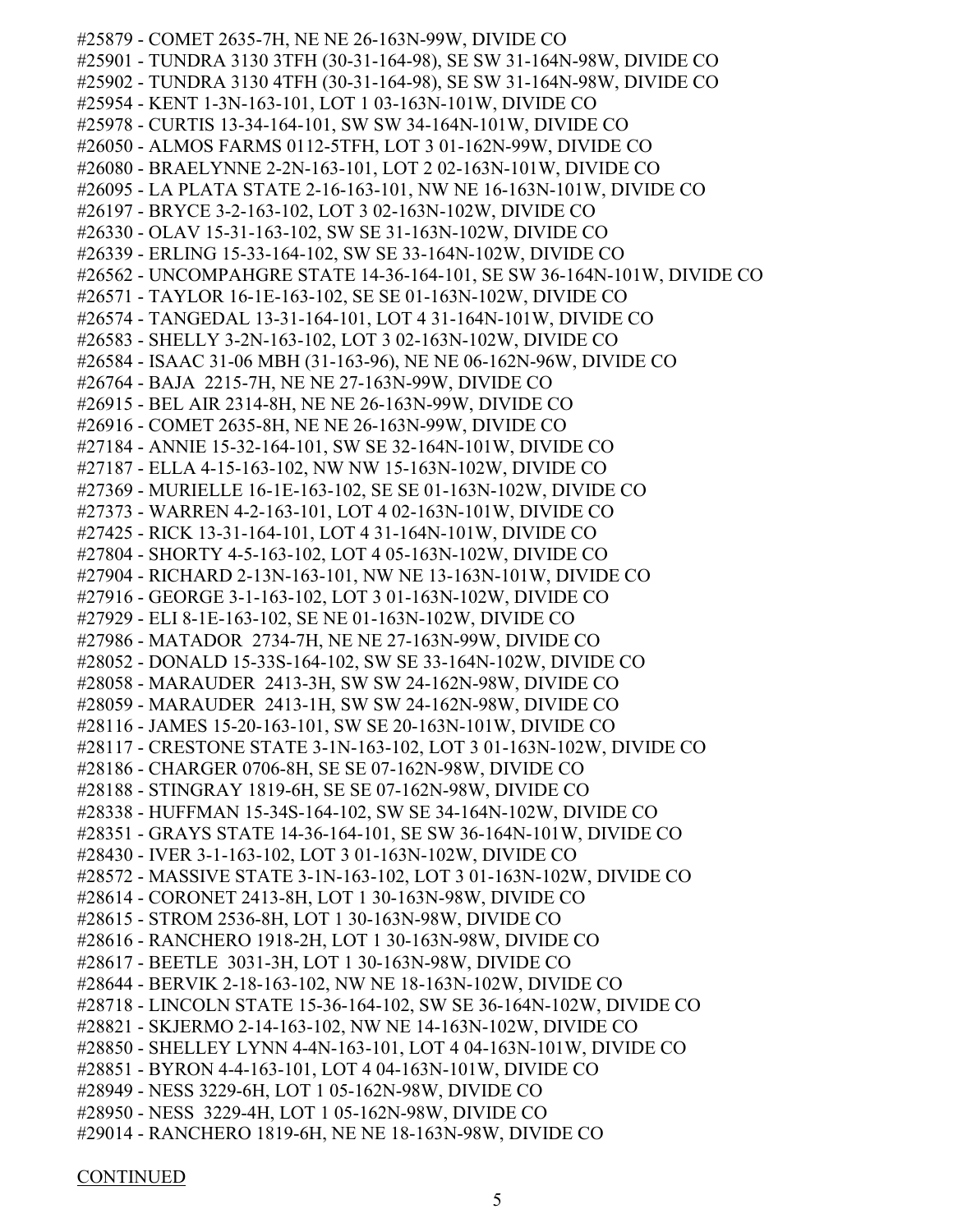#29032 - ODYSSEY 0508-6H, LOT 1 05-162N-98W, DIVIDE CO #29041 - MARSHALL 16-35S-164-102, SE SE 35-164N-102W, DIVIDE CO #29259 - DORADO 2314-7H, SW SE 23-162N-98W, DIVIDE CO #29260 - DORADO 2314-5H, SW SE 23-162N-98W, DIVIDE CO #29441 - J. ADELINE 15-31-164-101, SW SE 31-164N-101W, DIVIDE CO #30349 - RANCHERO 1819-8H, NE NE 18-163N-98W, DIVIDE CO #30568 - MARAUDER 1324-5H, NE NE 13-162N-98W, DIVIDE CO #30622 - ALDAG 4-36-35-164N-100W, NE NE 36-164N-100W, DIVIDE CO #30623 - FAIRHOLM 3-34-33-164N-100W, SE NE 34-164N-100W, DIVIDE CO #30786 - FAIRHOLM 5-27-28-164N-100W, LOT 1 27-164N-100W, DIVIDE CO #31096 - ELGAARD 3-31-32-164N-100W, LOT 2 31-164N-100W, DIVIDE CO #31097 - ELGAARD 2-31-32-164N-100W, LOT 4 31-164N-100W, DIVIDE CO #31474 - ELGAARD 5-30-29-164N-100W, LOT 1 25-164N-101W, DIVIDE CO #31568 - ELGAARD 4-32-31-164N-100W, NW NW 33-164N-100W, DIVIDE CO #31569 - FAIRHOLM 4-33-34-164N-100W, NW NW 33-164N-100W, DIVIDE CO #31716 - ALDAG 3-35-36-164N-100W, SE NE 34-164N-100W, DIVIDE CO #33274 - ALDAG 5A-26-25-164N-100W, LOT 1 27-164N-100W, DIVIDE CO #34096 - TROOPER 0409-3TFH, LOT 4 04-162N-98W, DIVIDE CO #34097 - RANGER 3328-3TFH, LOT 4 04-162N-98W, DIVIDE CO #34098 - TROOPER 0409-1TFH, LOT 4 04-162N-98W, DIVIDE CO #35119 - BEETLE 3031-163-98-8H, LOT 1 30-163N-98W, DIVIDE CO #35407 - PACER 3427-164-99-5H, SW SE 34-164N-99W, DIVIDE CO #90141 - CHRISTIANSON SWD 1, NE NW 05-162N-98W, DIVIDE CO #90264 - CHRISTIANSON SWD 9-163-101, SE NE 09-163N-101W, DIVIDE CO #33399 - ALDAG 9-36-35-164N-100W R, NE NE 36-164N-100W, DIVIDE CO #20801 - STINGRAY 18-19-162-98H, NW NE 18-162N-98W, DIVIDE CO #35107 - HAUGLAND 2116-163-98 1H, SE NE 21-163N-98W, DIVIDE CO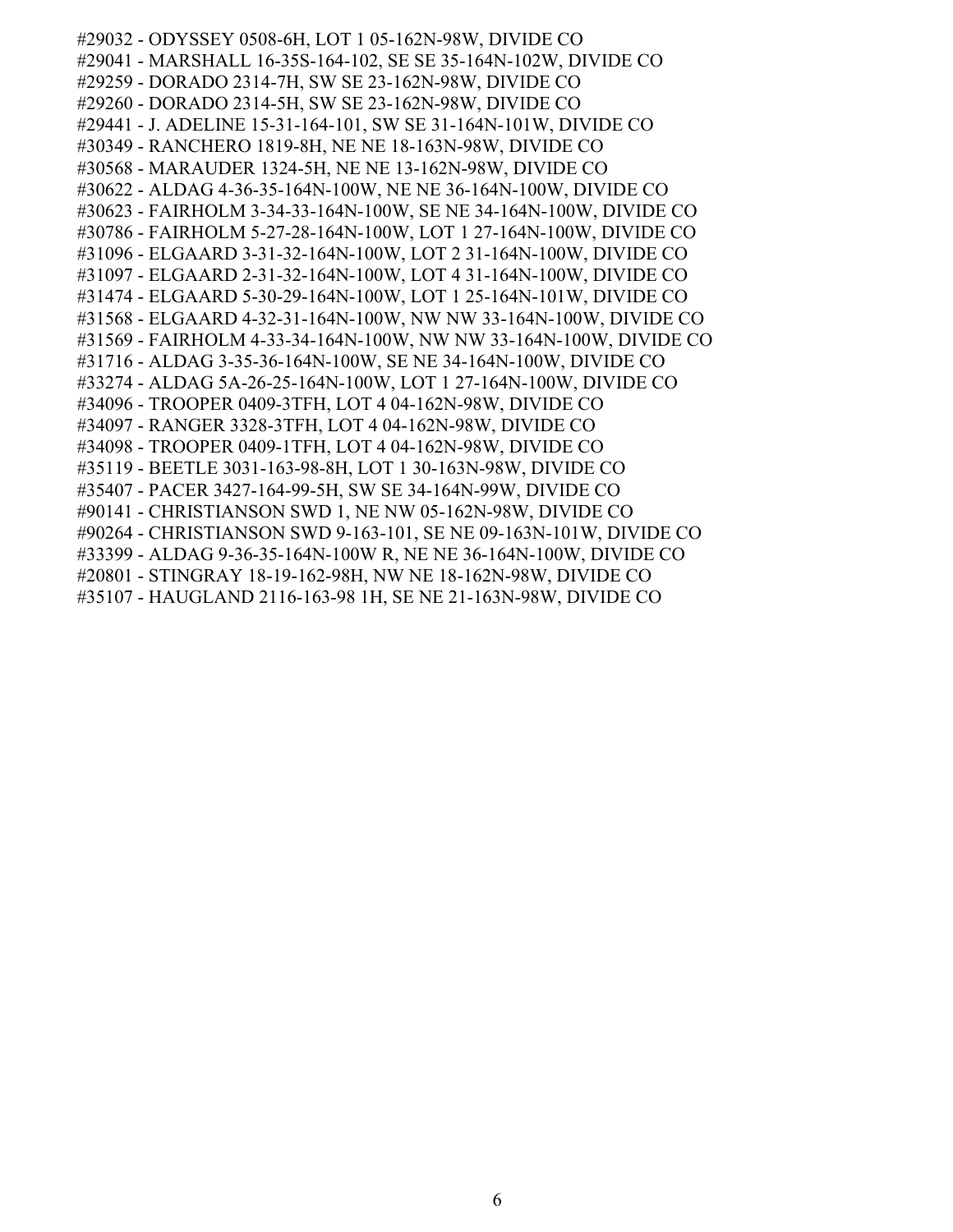\*Well data published at dmr.nd.gov/oilgas is now updating however Active Drilling Rigs, and rig viewing on the GIS Map Server are still impacted.

# When an estimated date of repair is available, we will update this service notice.

**If you have questions emai[l oilandgasinfo@nd.gov](mailto:oilandgasinfo@nd.gov)**

6/10/2022 – 44 ACTIVE RIGS

#### **COLUMN DEFINITIONS:**

**RIG ID** – Refers to the name of the rig.

**Well Operator** – Refers to the operator of the well where rig is located.

**Well name & Number** – Well name and number of well where rig is located.

**Current Location –** Quarter Quarter – Section – Township - Range

**County**

**File Number –** NDIC File Number of well where rig is located.

**API –** API Number of well where rig is located.

**Start Date** – The date when the **rig** started its most recent activity at the well location. This is not the spud date. Watch this video for how [to find the spud date of a well\\*](https://youtu.be/JjWwzuuMVpM). **Next Location -** Anticipated Next rig location. These are obtained from rig crews and are subject to changes determined by the operator. (MIRU – Moving in, rigging up)

|                           |                                                     |                               | <b>CURRENT</b>    |                 | <b>FILE</b> |            | <b>START</b> | <b>NEXT</b>                        |
|---------------------------|-----------------------------------------------------|-------------------------------|-------------------|-----------------|-------------|------------|--------------|------------------------------------|
| <b>RIG ID</b>             | <b>WELL OPERATOR</b>                                | <b>WELL NAME &amp; NUMBER</b> | <b>LOCATION</b>   | <b>COUNTY</b>   | NO.         | <b>API</b> | <b>DATE</b>  | <b>LOCATION</b>                    |
|                           |                                                     | SETTERLUND 159-94-34C-27-     |                   |                 |             |            |              | <b>BATCH</b><br><b>DRILLING ON</b> |
| H & P 515                 | PETRO-HUNT, L.L.C.                                  | 1H <sub>S</sub>               | SE SW 34 159N 94W | <b>BURKE</b>    | 38861       | 3301301920 | 05/28/2022   | 4 WELL PAD.                        |
|                           | KODA RESOURCES OPERATING.                           |                               | NW NW 29 160N     |                 |             |            |              |                                    |
| STONEHAM 17               | <b>LLC</b>                                          | STOUT 2931-3BH                | 102W              | <b>DIVIDE</b>   | 38889       | 3302301460 | 06/06/2022   |                                    |
| <b>PATTERSON</b><br>276   | <b>RIMROCK OIL &amp; GAS WILLISTON LLC</b>          | MOCCASIN CREEK 14-11 6H       | SE SW 11 147N 93W | <b>DUNN</b>     | 38184       | 3302504197 | 05/26/2022   |                                    |
| <b>TRUE DRILLING</b>      | <b>ENERPLUS RESOURCES USA</b>                       |                               |                   |                 |             |            |              |                                    |
| 39                        | <b>CORPORATION</b>                                  | ACE 149-92-31D-30H            | SW SE 31 149N 92W | <b>DUNN</b>     | 38343       | 3302504263 | 06/02/2022   |                                    |
| H & P 454                 | CONTINENTAL RESOURCES, INC.                         | FULLER 3-2H                   | LOT 4 02 146N 97W | <b>DUNN</b>     | 38367       | 3302504277 | 05/15/2022   |                                    |
| NABORS B18                | WPX ENERGY WILLISTON, LLC                           | WOUNDED FACE 14-15HW          | SW SE 15 148N 94W | <b>DUNN</b>     | 38435       | 3302504299 | 05/26/2022   |                                    |
| <b>CYCLONE 38</b>         | CONTINENTAL RESOURCES, INC.                         | BONNEVILLE 8-23H              | NE NW 23 146N 96W | <b>DUNN</b>     | 38783       | 3302504417 | 05/13/2022   |                                    |
| H & P 456                 | CONTINENTAL RESOURCES, INC.                         | <b>MEDICINE HOLE 11-27H1</b>  | SW SE 27 146N 96W | <b>DUNN</b>     | 38789       | 3302504423 | <b>MIRU</b>  |                                    |
| <b>H &amp; P INTERNL</b>  |                                                     |                               |                   |                 |             |            |              |                                    |
| DRLNG H & P<br>429        | <b>MARATHON OIL COMPANY</b>                         | <b>BEESAW 44-9TFH</b>         | SE SE 09 146N 93W | <b>DUNN</b>     | 38791       | 3302504425 | 06/04/2022   |                                    |
| <b>T&amp;S DRILLING 2</b> | CONTINENTAL RESOURCES. INC.                         | <b>MEDICINE HOLE 12-27H</b>   | SE SE 27 146N 96W | <b>DUNN</b>     | 38799       | 3302504431 | 06/05/2022   |                                    |
| TRUE 40                   | <b>ENERPLUS RESOURCES USA</b><br><b>CORPORATION</b> | SEAM 149-93-05A-08H           | LOT 1 05 149N 93W | <b>DUNN</b>     | 38847       | 3302504454 | 06/06/2022   |                                    |
|                           |                                                     |                               |                   |                 |             |            |              |                                    |
| TRUE 37                   | SINCLAIR OIL & GAS COMPANY                          | HOVDEN FEDERAL 3-20H          | NE NE 29 146N 97W | <b>DUNN</b>     | 38863       | 3302504458 | <b>MIRU</b>  |                                    |
| <b>T&amp;S DRILLING 1</b> | <b>ENERPLUS RESOURCES USA</b><br><b>CORPORATION</b> | MC-KUDRNA 144-95-10-3-4H      | SW SE 10 144N 95W | <b>DUNN</b>     | 38905       | 3302504470 | 06/09/2022   |                                    |
|                           | <b>BURLINGTON RESOURCES OIL &amp;</b>               |                               |                   |                 |             |            |              |                                    |
| <b>NABORS B6</b>          | <b>GAS COMPANY LP</b>                               | <b>CURTIS 44-9 MBH</b>        | SE SE 09 149N 96W | <b>MCKENZIE</b> | 30924       | 3305306813 | 05/14/2022   |                                    |